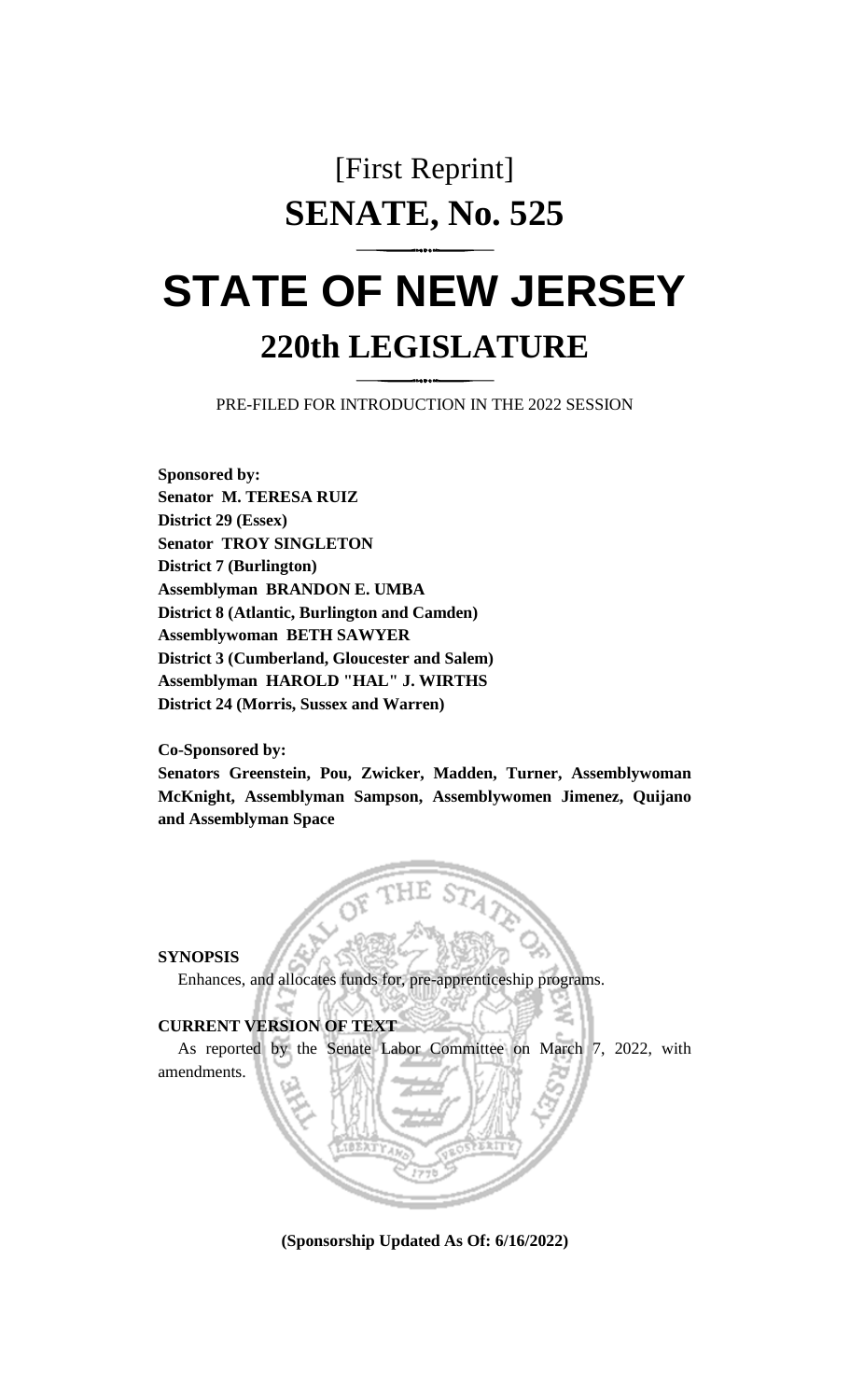$\mathcal{D}_{\mathcal{L}}$ 

 **AN ACT** concerning pre-apprenticeship programs and amending P.L.1992, c.43 and P.L.1993, c.268.

 **BE IT ENACTED** *by the Senate and General Assembly of the State of New Jersey:*

 1. Section 6 of P.L.1993, c.268 (C.34:15E-6) is amended to read as follows:

 6. a. Each consortium which is awarded a grant from the partnership shall establish a pre-apprenticeship, or school-to- apprenticeship linkage program, for high school students, which shall include the development of the curriculum which will best prepare students to qualify for apprenticeships established under the grant, thus encouraging high school completion and increasing graduation rates. Grants may also be provided to a consortium pursuant to this section to create new pre-apprenticeship, or linkage, programs for existing apprenticeship programs. The pre- apprenticeship, or linkage program may include workplace experience, but not in violation of applicable child labor standards, and shall not involve any reduction of the classroom time of a participating student or of academic standards, other than reductions in classroom time mutually agreed to by all of the entities participating in the consortium pursuant to subsection a. of 24 section 5 of P.L.1993, c.268 (C.34:15E-5). The provisions of this section shall not be construed as prohibiting nontraditional scheduling of classroom time. If the pre-apprenticeship, or school- to-apprenticeship linkage, program includes a workplace experience component:

 (1) The student shall be regarded as a student learner **[**and subject to the provisions of section 1 of P.L.1993, c. (C. ) (pending before the Legislature as Assembly Bill, No. 2619)**]** entitled to all of the benefits and services provided to student learners pursuant to P.L.1993, c.268 (C.34:15E-1 et seq.);

 (2) The workplace experience component of the student learner shall be regarded as a cooperative vocational **[**education and subject to the provisions of section 1 of P.L.1993, c. (C. ) (pending before the Legislature as Assembly Bill, No. 2619)**]** experience subject to all applicable standards promulgated by the State Department of Education and the State Department of Labor and Workforce Development for cooperative vocational experiences, including requirements that work is under the direct supervision of a qualified person, and that the student learner be provided an individualized training plan outlining the tasks to be performed and 44 the progression of learning experiences, and the safety instruction and occupational competencies to be learned; and

**EXPLANATION – Matter enclosed in bold-faced brackets [thus] in the above bill is not enacted and is intended to be omitted in the law.**

**Matter underlined thus is new matter**

**Matter enclosed in superscript numerals has been adopted as follows: Senate SLA committee amendments adopted March 7, 2022.**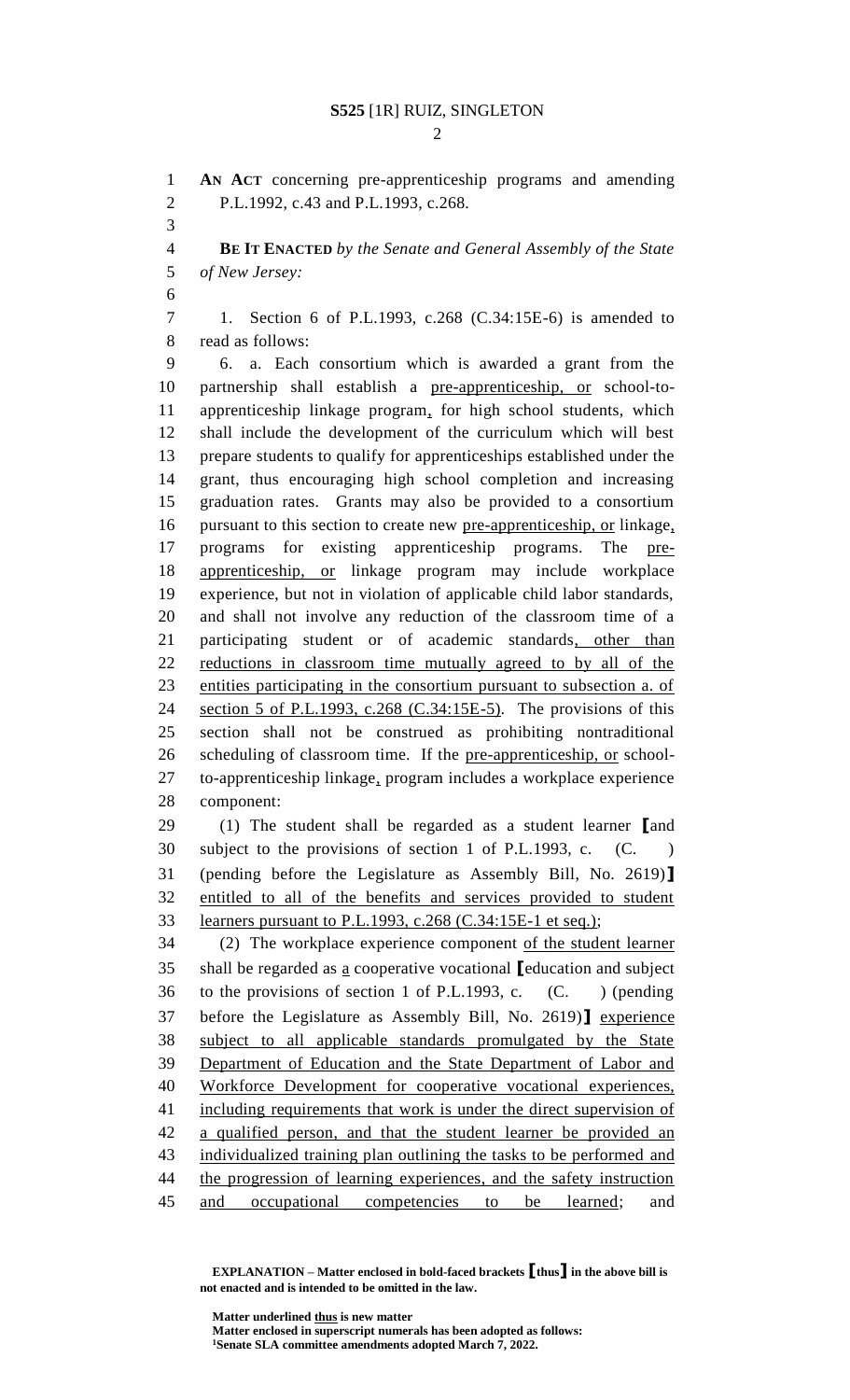(3) Employers participating in the consortium who hire student learners shall do so based on recommendations of the students' educational institutions which give consideration to the overall academic achievement of the students.

 To the greatest extent permitted by federal law, a participating employer shall also consider the overall academic achievement of students when selecting apprentices under the grant.

 b. Each pre-apprenticeship, or school-to-apprenticeship, linkage program shall include counseling, recruitment, training in life skills, including communication, working in teams, and meeting 11 employer expectations, training in needed basic math and literacy skills, including one-to-one tutoring, and supportive services, including child care for student learners who are parents and transportation assistance, and other services as are needed to maximize program participation by women, **[**and**]** minority-group members, and individuals with disabilities, who are economically disadvantaged individuals, have barriers to employment, or both. The objectives of these services shall include increasing the success of women in nontraditional employment and encouraging greater academic achievement among at-risk and other students.

 c. Employers and other participants in a consortium, when 22 selecting applicants to participate in their apprenticeship programs, shall give first priority to applicants who have successfully completed the pre-apprenticeship programs and have met all other 25 requirements for entering the apprenticeship programs.

 d. Each grant awarded to a consortium shall provide that not less than 25% of the grant funds be used for a pre-apprenticeship, or school-to-apprenticeship, linkage program established pursuant to this section.

(cf: P.L.1993, c.268, s.6)

**1 [**2. Section 9 of P.L.1992, c.43 (C.34:15D-9) is amended to read as follows:

 9. a. A restricted, nonlapsing, revolving Workforce Development Partnership Fund, to be managed and invested by the State Treasurer, is hereby established to: provide employment and training services to qualified displaced, disadvantaged and employed workers by means of training grants or customized training services; provide for the other costs indicated in subsection a. of section 4 of P.L.1992, c.43 (C.34:15D-4); provide for the New Jersey Innovation and Research Fellowship Program as provided for in section 3 of P.L.2015, c.235 (C.34:15D-26); provide for the Talent Network Program as provided for in section 2 of P.L.2019, c.125 (C.34:15D-29); and facilitate the provision of education and training to youth by means of grants provided by the Youth Transitions to Work Partnership pursuant to the provisions of P.L.1993, c.268 (C.34:15E-1 et al.). All appropriations to the fund, all interest accumulated on balances in the fund and all cash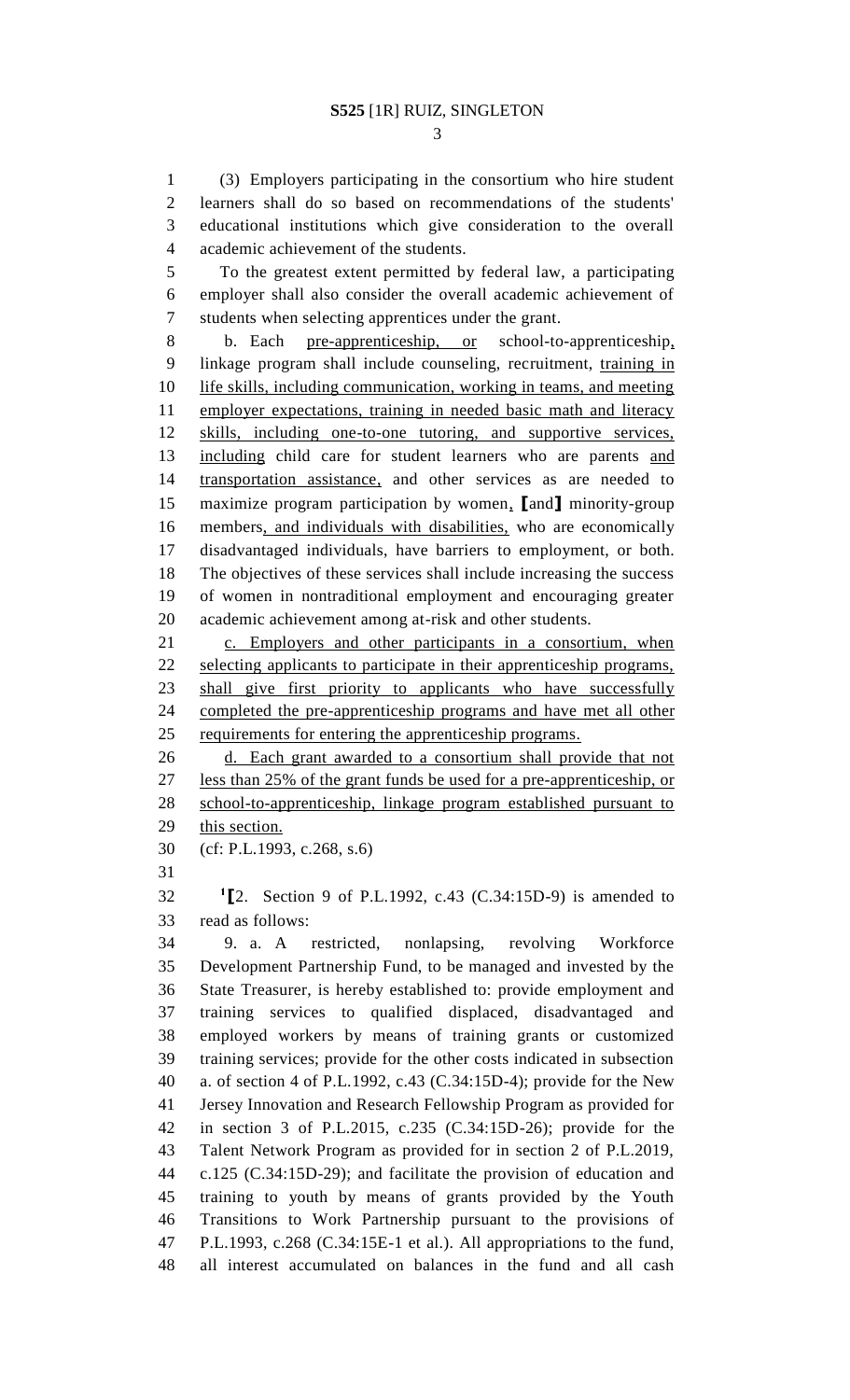received for the fund from any other source shall be used solely for the purposes specifically delineated by this act.

 b. During any fiscal year beginning after June 30, 2001, of the total revenues dedicated to the program during any one fiscal year:

 (1) 25% shall be deposited in an account of the Workforce Development Partnership Fund reserved to provide employment and training services for qualified displaced workers, and through fiscal year 2023, not less than 10% of the revenues deposited in that account shall be reserved to provide employment and training services to qualified displaced workers in the pursuit of industry- valued credentials under the pilot program established pursuant to P.L.2019, c.252 (C.34:15D-30 et al.);

 (2) 6% shall be deposited in an account of the Workforce Development Partnership Fund reserved to provide employment and training services for qualified disadvantaged workers, and through fiscal year 2023, not less than 10% of the revenues deposited in that account shall be reserved to provide employment and training services to qualified disadvantaged workers in the pursuit of industry-valued credentials under the pilot program established pursuant to P.L.2019, c.252 (C.34:15D-30 et al.);

 (3) 37% prior to July 1, 2020, and 35% after June 30, 2020 shall be deposited in an account of the Workforce Development Partnership Fund reserved for and appropriated to the Office of Customized Training;

 (4) 5% prior to July 1, 2020, and 7% after June 30, 2020 shall be deposited in an account of the Workforce Development Partnership Fund reserved for the Youth Transitions to Work Partnership created pursuant to P.L.1993, c.268 (C.34:15E-1 et seq.);

 (5) 3% shall be deposited in an account of the Workforce Development Partnership Fund reserved for occupational safety and health training;

 (6) 5% shall be deposited in an account of the Workforce Development Partnership Fund reserved for and appropriated to the Talent Network Program established pursuant to section 2 of P.L.2019, c.125 (C.34:15D-29);

 (7) 3% shall be deposited in an account of the Workforce Development Partnership Fund reserved for the New Jersey Innovation and Research Fellowship Program established pursuant to section 3 of P.L.2015, c.235 (C.34:15D-26);

 (8) 10% shall be deposited in an account of the Workforce Development Partnership Fund reserved for administrative costs as defined in section 3 of P.L.1992, c.43 (C.34:15D-3);

 (9) 0.5% shall be deposited in an account of the Workforce Development Partnership Fund reserved for the State Employment and Training Commission to design criteria and conduct an annual evaluation of the program; and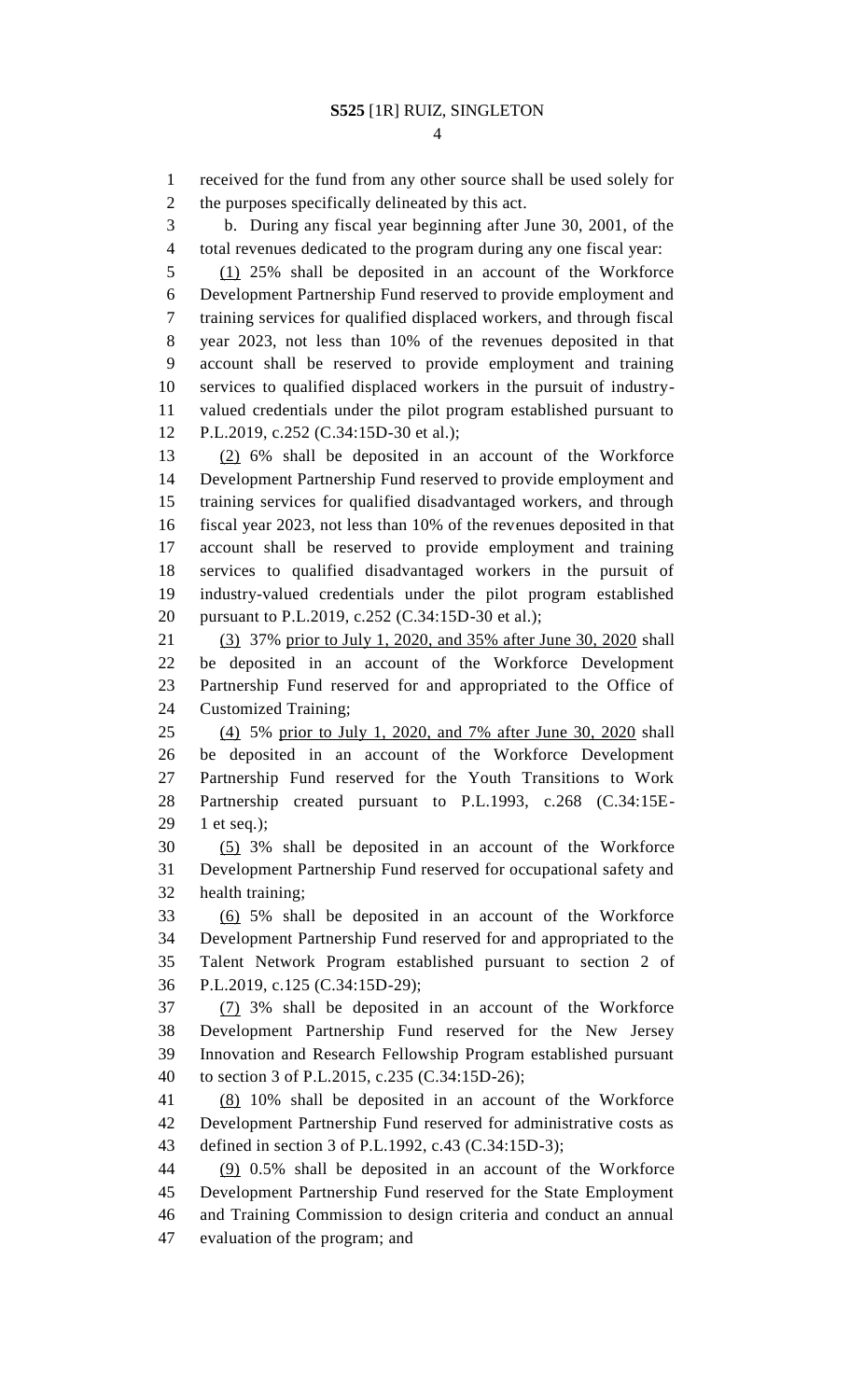(10) 5.5% shall be deposited in an account of the Workforce Development Partnership Fund to be used, at the discretion of the commissioner, for any of the purposes indicated in subsection a. of section 4 of P.L.1992, c.43 (C.34:15D-4).

 c. Beginning January 1, 1995, through June 30, 2002, the balance in the fund as of the previous December 31, as determined in accordance with generally accepted accounting principles, shall not exceed 1.5 times the amount of contributions deposited for the calendar year then ended. If the balance exceeds this amount, the excess shall be deposited into the unemployment compensation fund within seven business days of the date that the determination is made.

 d. Beginning July 1, 2002, and for any subsequent fiscal year, if the unexpended cash balance in any of the accounts indicated in subsection b. of this section, except for the account reserved for the Talent Network Program, less any amount awarded in grants but not yet disbursed from the account, is determined to exceed 20% of the amount of contributions collected for deposit in the account pursuant to this subsection during the fiscal year then ended, the excess shall be regarded as an unemployment compensation contribution and deposited into the unemployment compensation fund within seven business days of the date that the determination is made. If the unexpended cash balance in the account reserved for the Talent Network Program, less any amount awarded in grants but not yet disbursed from the account, is determined to exceed 20% of the amount of contributions collected for deposit in the account pursuant to this subsection during the fiscal year then ended, the excess shall be deposited into the Workforce Development Partnership Fund account reserved for the Office of Customized Training.

 e. Upon the effective date of P.L. , c. (pending before the Legislature as this bill), in addition to the amount deposited in an account of the Workforce Development Partnership Fund reserved for the Youth Transitions to Work Partnership pursuant to subsection b. of this section, \$1,000,000 shall be allocated to the Youth Transitions to Work Partnership from the \$34,500,000 which was appropriated pursuant to the annual appropriations act for State fiscal year 2020 from the Workforce Development Partnership Fund for the purpose of funding the NJ Apprenticeship Network, the Career Accelerator Internship Program, the Workforce Development Policy and Evaluation Lab, the NJ Career Network, and such other priority additional workforce initiatives recommended by the Commissioner of Labor and Workforce Development. (cf: P.L.2019, c.252, s.3)**] 1** 

**1** 2. Section 9 of P.L.1992, c.43 (C.34:15D-9) is amended to read as follows: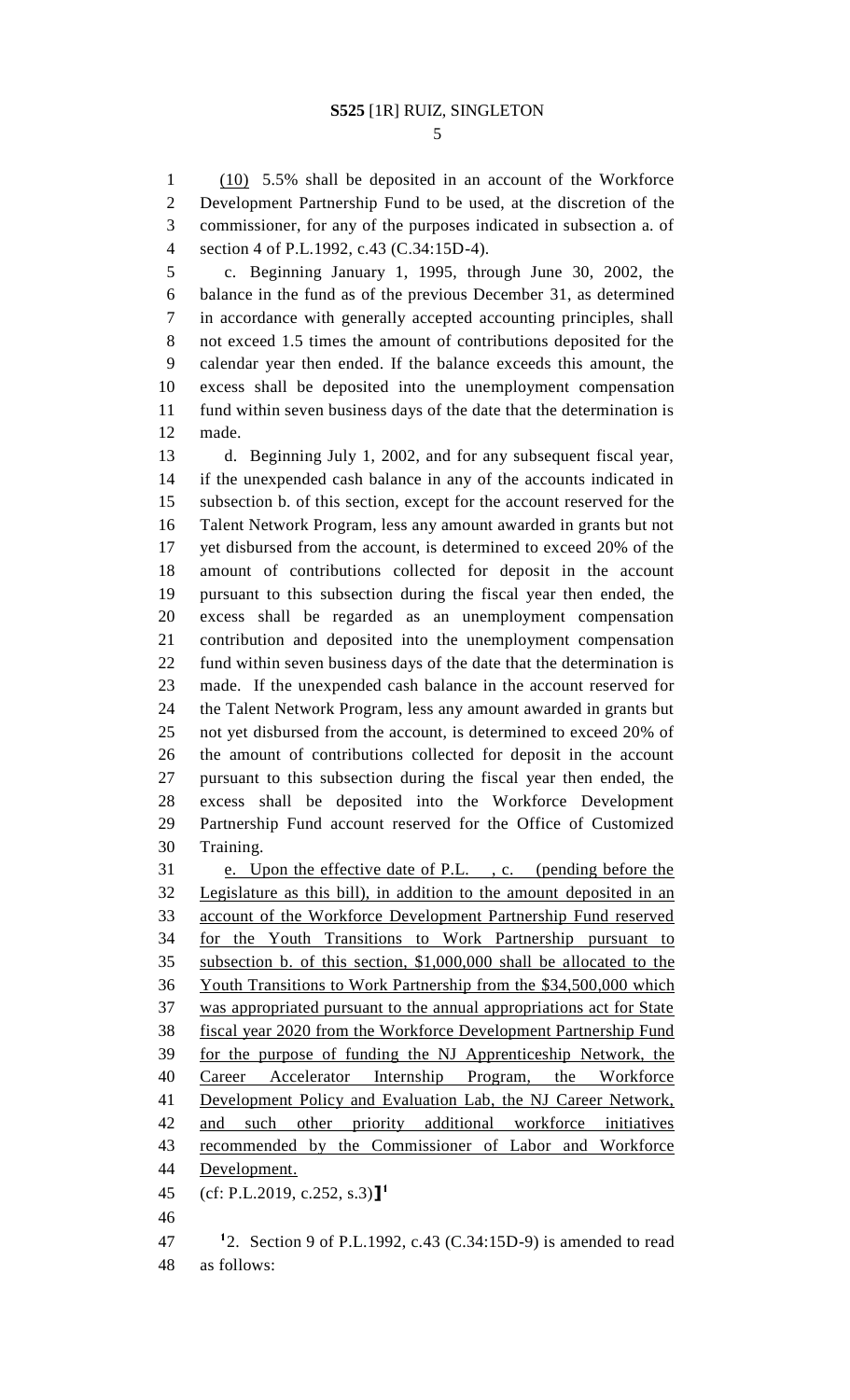9. a. A restricted, nonlapsing, revolving Workforce Development Partnership Fund, to be managed and invested by the State Treasurer, is hereby established to: provide employment and training services to qualified displaced, disadvantaged and employed workers by means of training grants or customized training services; provide for the other costs indicated in subsection a. of section 4 of P.L.1992, c.43 (C.34:15D-4); provide for the New Jersey Innovation and Research Fellowship Program as provided for in section 3 of P.L.2015, c.235 (C.34:15D-26); provide for the Talent Network Program as provided for in section 2 of P.L.2019, c.125 (C.34:15D-29); and facilitate the provision of education and training to youth by means of grants provided by the Youth Transitions to Work Partnership pursuant to the provisions of P.L.1993, c.268 (C.34:15E-1 et al.). All appropriations to the fund, all interest accumulated on balances in the fund and all cash received for the fund from any other source shall be used solely for the purposes specifically delineated by this act.

 b. During any fiscal year beginning after June 30, 2001, of the total revenues dedicated to the program during any one fiscal year:

 (1) 25% shall be deposited in an account of the Workforce Development Partnership Fund reserved to provide employment and training services for qualified displaced workers, and through fiscal year 2023, not less than 10% of the revenues deposited in that account shall be reserved to provide employment and training services to qualified displaced workers in the pursuit of industry- valued credentials under the pilot program established pursuant to P.L.2019, c.252 (C.34:15D-30 et al.); and during any fiscal year beginning after June 30, 2019, 0.5% shall be deposited in an account of the Workforce Development Partnership Fund reserved for an appropriated to the Department of Labor and Workforce Development for the Apprenticeship Start-Up Grant Program created pursuant to section 3 of P.L.2019, c.417 (C.34:15D-6.1);

 (2) 6% shall be deposited in an account of the Workforce Development Partnership Fund reserved to provide employment and training services for qualified disadvantaged workers, and through fiscal year 2023, not less than 10% of the revenues deposited in that account shall be reserved to provide employment and training services to qualified disadvantaged workers in the pursuit of industry-valued credentials under the pilot program established pursuant to P.L.2019, c.252 (C.34:15D-30 et al.);

 (3) 37% prior to July 1, 2022, and 35% after June 30, 2022 shall be deposited in an account of the Workforce Development Partnership Fund reserved for and appropriated to the Office of Customized Training;

 (4) 5% prior to July 1, 2022, and 7% after June 30, 2022 shall be deposited in an account of the Workforce Development Partnership Fund reserved for the Youth Transitions to Work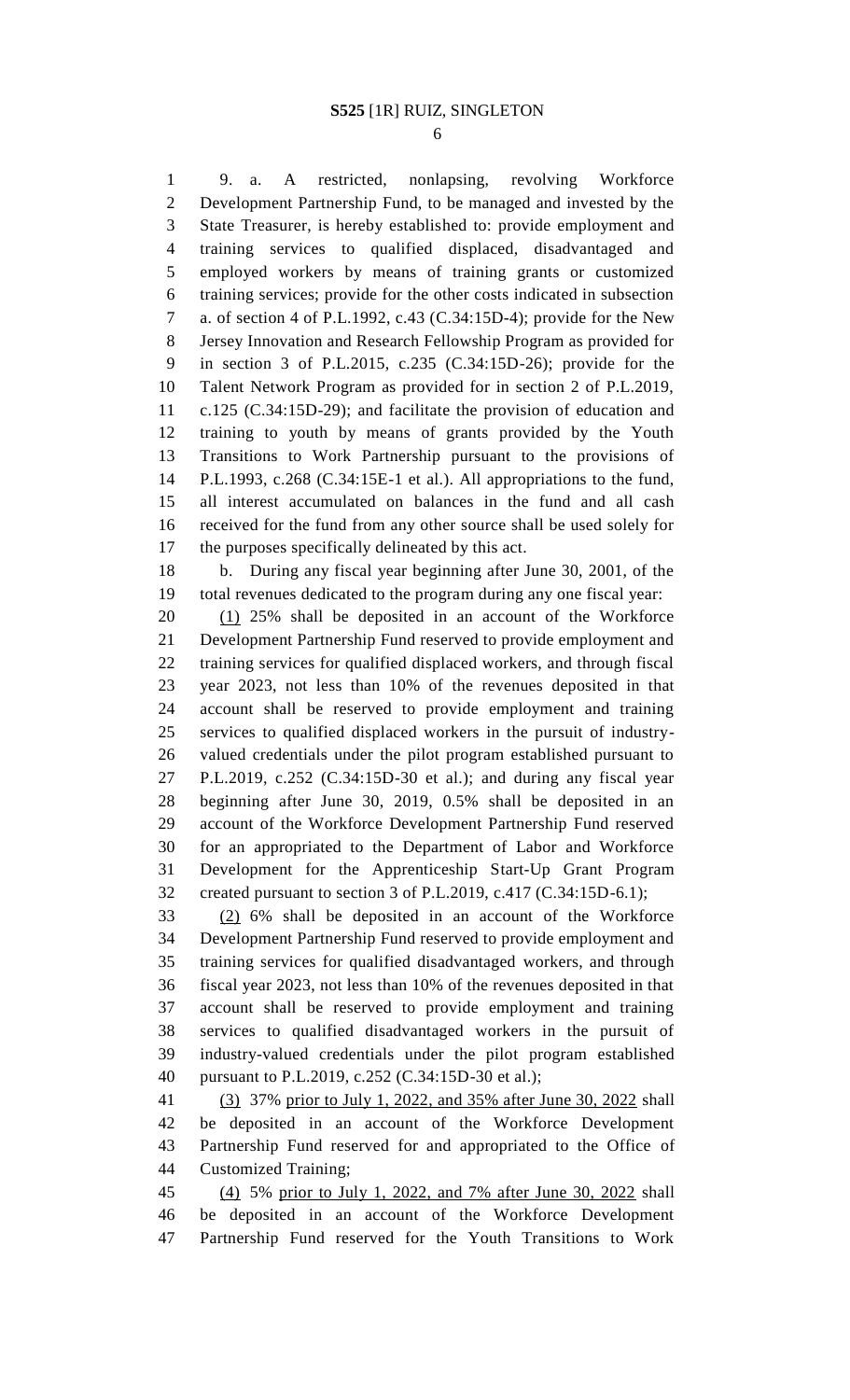Partnership created pursuant to P.L.1993, c.268 (C.34:15E-1 et seq.);

(5) 3% shall be deposited in an account of the Workforce

 Development Partnership Fund reserved for occupational safety and health training;

 (6) 5% shall be deposited in an account of the Workforce Development Partnership Fund reserved for and appropriated to the Talent Network Program established pursuant to section 2 of P.L.2019, c.125 (C.34:15D-29);

 (7) 3% shall be deposited in an account of the Workforce Development Partnership Fund reserved for the New Jersey Innovation and Research Fellowship Program established pursuant to section 3 of P.L.2015, c.235 (C.34:15D-26);

 (8) 10% shall be deposited in an account of the Workforce Development Partnership Fund reserved for administrative costs as defined in section 3 of P.L.1992, c.43 (C.34:15D-3);

 (9) 0.5% shall be deposited in an account of the Workforce Development Partnership Fund reserved for the State Employment and Training Commission to design criteria and conduct an annual evaluation of the program; and

 (10) 5% shall be deposited in an account of the Workforce Development Partnership Fund to be used, at the discretion of the commissioner, for any of the purposes indicated in subsection a. of section 4 of P.L.1992, c.43 (C.34:15D-4).

 c. Beginning January 1, 1995, through June 30, 2002, the balance in the fund as of the previous December 31, as determined in accordance with generally accepted accounting principles, shall not exceed 1.5 times the amount of contributions deposited for the calendar year then ended. If the balance exceeds this amount, the excess shall be deposited into the unemployment compensation fund within seven business days of the date that the determination is made.

 d. Beginning July 1, 2002, and for any subsequent fiscal year, if the unexpended cash balance in any of the accounts indicated in subsection b. of this section, except for the account reserved for the Talent Network Program, less any amount awarded in grants but not yet disbursed from the account, is determined to exceed 20% of the amount of contributions collected for deposit in the account pursuant to this subsection during the fiscal year then ended, the excess shall be regarded as an unemployment compensation contribution and deposited into the unemployment compensation fund within seven business days of the date that the determination is made. If the unexpended cash balance in the account reserved for the Talent Network Program, less any amount awarded in grants but not yet disbursed from the account, is determined to exceed 20% of the amount of contributions collected for deposit in the account pursuant to this subsection during the fiscal year then ended, the excess shall be deposited into the Workforce Development